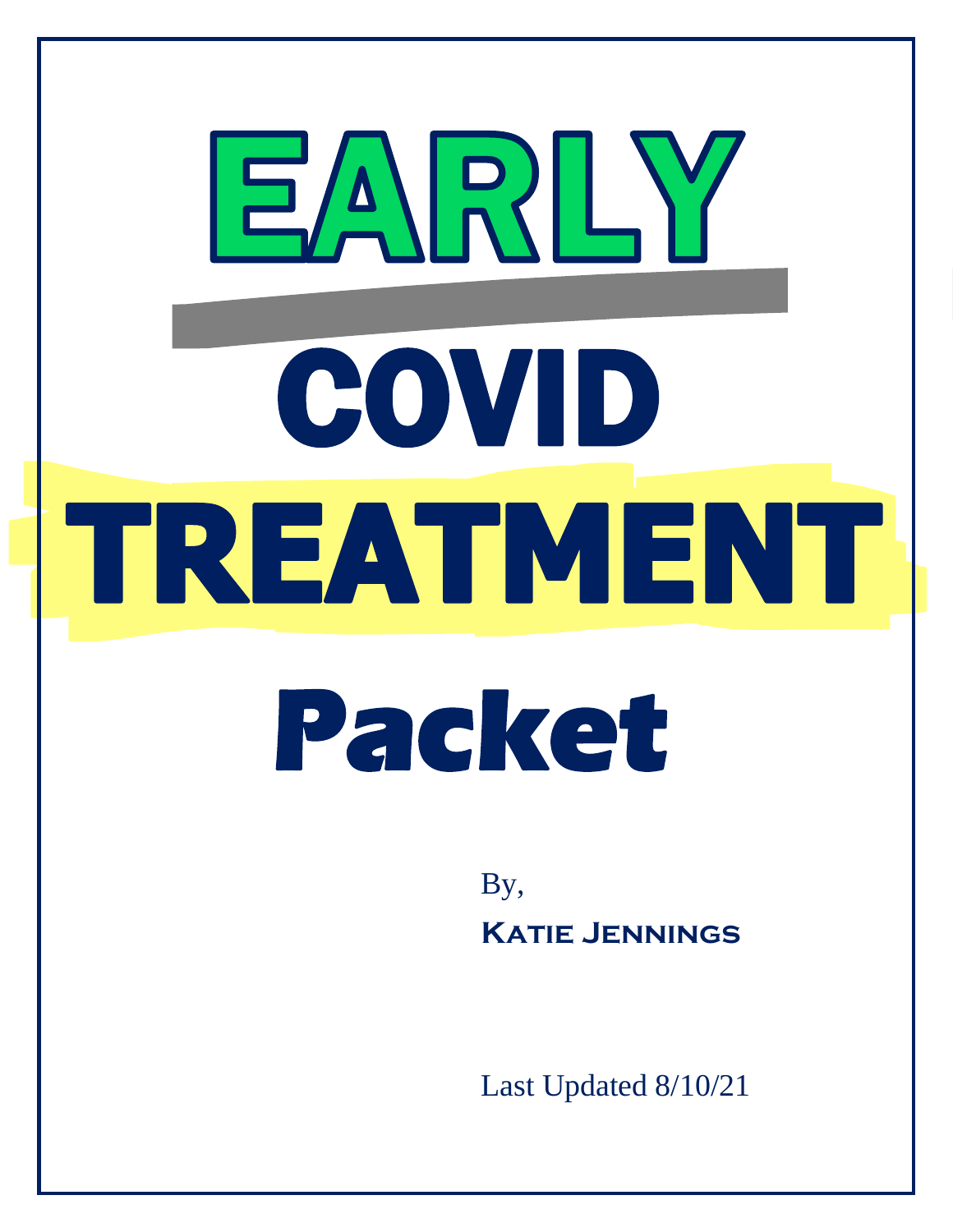# **Table of Contents**

| Early Outpatient Treatment-Vitamins/Supplements5        |
|---------------------------------------------------------|
|                                                         |
|                                                         |
|                                                         |
| Early Outpatient Treatment-Anti-Inflammatory Drugs8 - 9 |
|                                                         |
|                                                         |
|                                                         |
|                                                         |
|                                                         |
|                                                         |
|                                                         |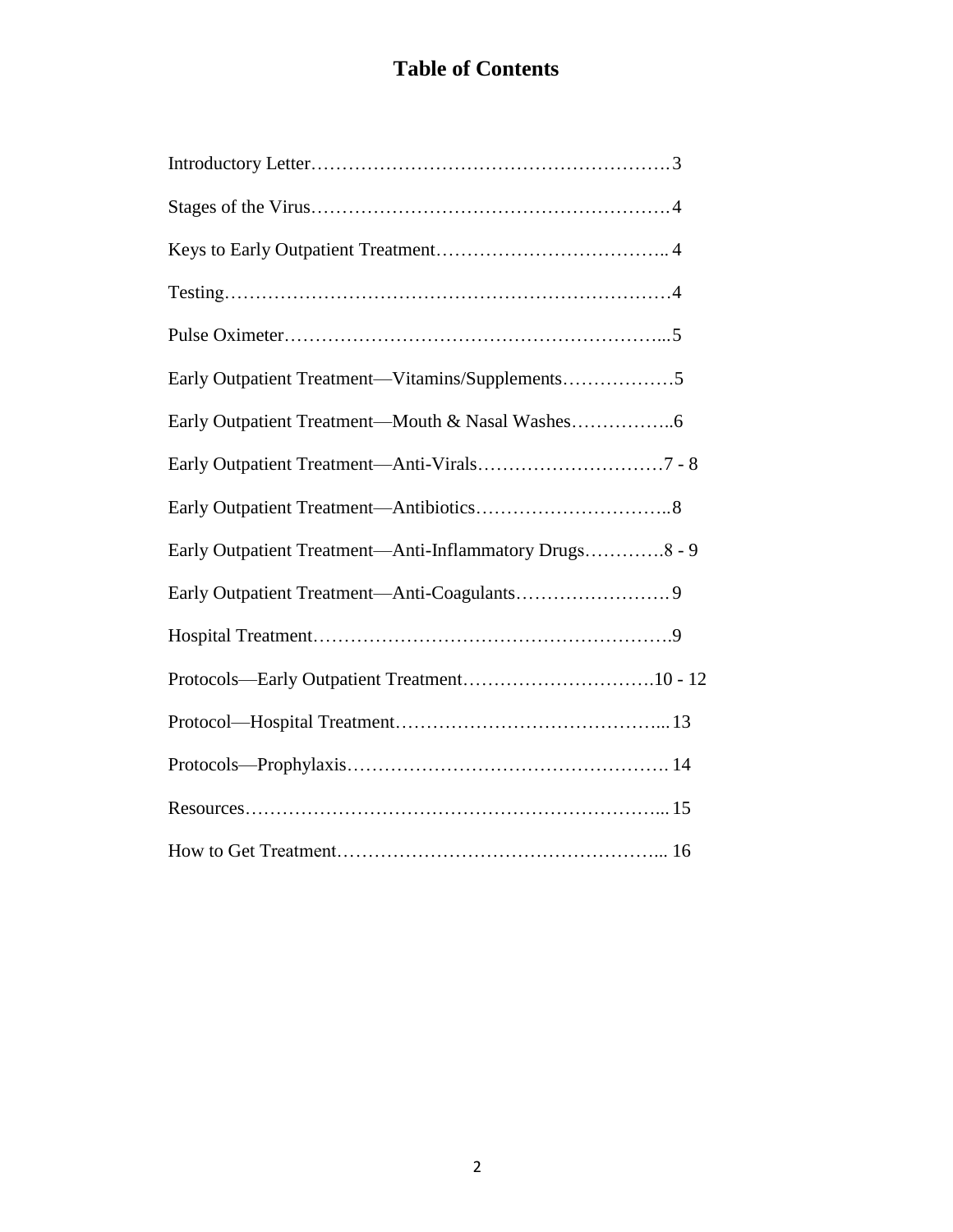Dear Fellow Citizens,

Of all the illogical and detrimental aspects of this country's response to the CCP virus pandemic, I find the most egregious to be the fact that practically NO ONE in government, public health, and most of the medical community has talked about EARLY TREATMENT. They'll rail on and on about the latest alpha pi omega variant and tell you to hide under your bed, but not once, *not once*, have they informed the public about treatment that other doctors, *real doctors*, have been using for a year and a half to save lives.

The so-called experts tell people that if you test positive for the virus, go home, do NOTHING, and wait until you can't breathe—then come to the hospital where they'll put you on *useless* \$3000 a dose remdesivir and a ventilator and maybe you'll make it out, maybe you won't. This is unbelievable to me and quite frankly evil.

Wouldn't you want to treat the virus early so that it doesn't escalate into something worse? Is that not medicine 101? It's akin to finding a small, isolated, cancerous tumor in your arm, and the doctor tells you to do nothing, go home, and wait until the cancer metastasizes into all of your vital organs, then come back to the hospital when your prognosis is grim. Would you ever accept that? It's like having a small kitchen fire, and the fire department refuses to come put it out and instead waits until your whole house is engulfed in flames to grab their hoses. Would you accept that? Well, you shouldn't accept this malfeasance regarding early covid treatment either.

The purpose of this packet is to let you know that there *is* treatment for this virus, to outline what that treatment is, and to give you contact information for doctors who will actually treat you. This may come as a shock to some of you, but you can't trust the government, you can't trust these public health "experts," and unfortunately, you can't trust most doctors either. You have to take your health into your own hands.

Before I get into the treatment details, here's some food for thought:

- **If the government actually cared about covid, why is the southern border WIDE OPEN?** Thousands of migrants are pouring across the border, being put on buses, and being shipped around the country. They could be carrying covid and who knows what else, and they're not even being tested. Yet, this same government wants American children to cover their faces all day long at school? Excuse me?
- There is this great insistence that people who have already recovered from covid and have natural immunity should still get vaccinated. In what world does this make sense? How could having immunity to only one part of the virus (from the vaccine) be better than having immunity to all parts of the virus (natural infection)? If you already had chicken pox, would you get the chicken pox vaccine? If you already had the measles, would you get the measles vaccine?
- Why would the government suppress information on early treatment?
	- Most of the early treatment protocols involve cheap, easily available, re-purposed drugs. There's no money to be made by big pharma with these drugs.
	- There can only be an EUA (emergency use authorization) from the FDA for the vaccine if there is no other treatment available. Funny how that works.
	- If people knew that there was treatment for this virus, then they wouldn't so easily comply with mask mandates and lockdowns and vaccine mandates. It would be much harder to control the public because people would *not* be afraid.

**Be not afraid.** Turn off the TV. Live your life. Breathe freely, and show your smile. Stop treating other people like they're disease vectors, and start treating them like human beings again. Do what you can to improve your health, and if you get sick, seek treatment promptly. Pray, and remember that your rights do not come from the government, they come from God.

- Katie Jennings, Massachusetts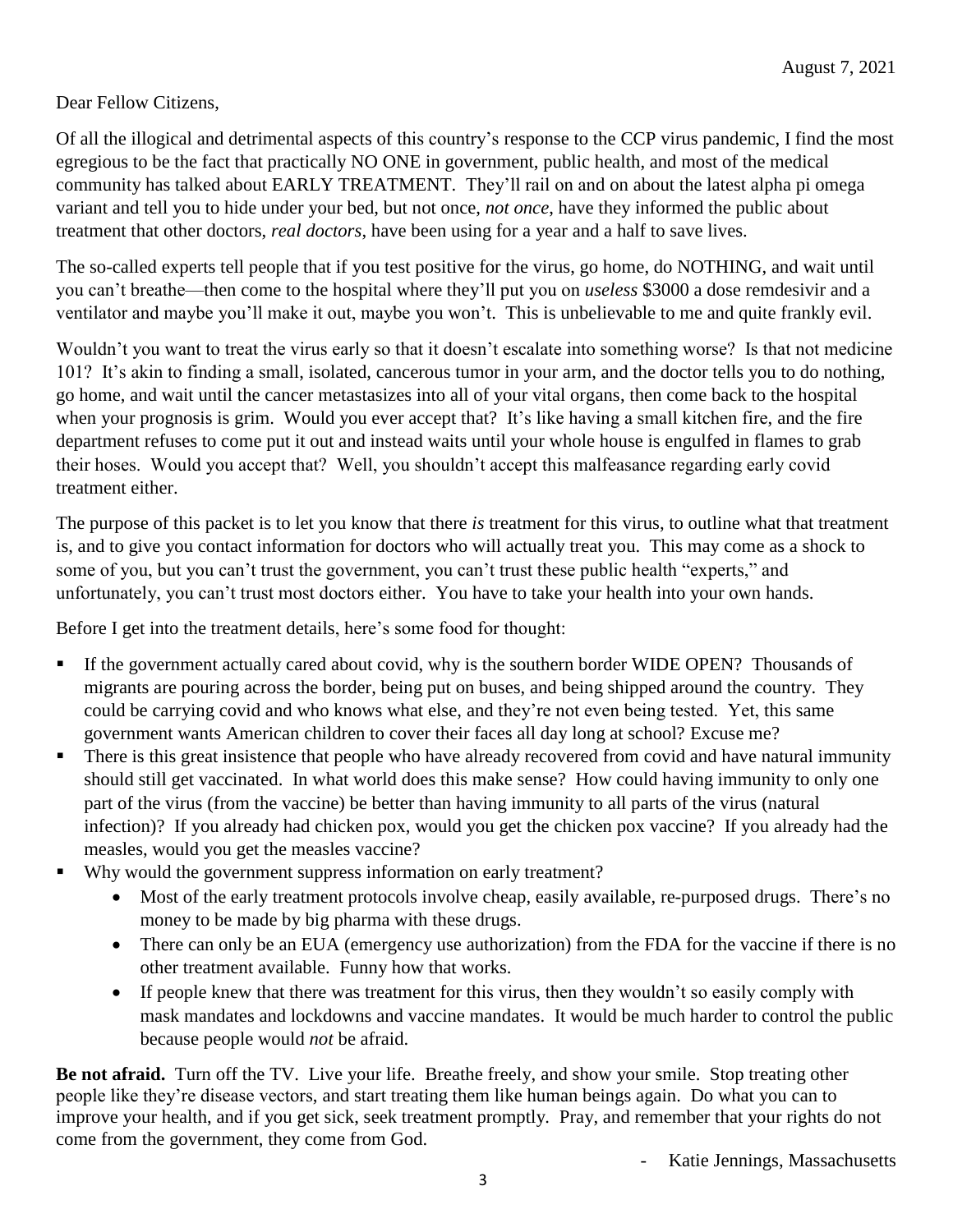#### **Stages of the Virus**

There are three stages:

- **1. Viral Replication**
- **2. Inflammation (respiratory distress)**
- **3. Clotting**

The inflammation and clotting are the most dangerous. The **spike protein** of the virus causes the inflammation and clotting*.* 

#### **If you can stop the virus from replicating early on, you will stop the production of spike protein, and therefore minimize inflammation and clotting***.*

Keep in mind that these stages don't occur simultaneously and you don't instantly have serious trouble—it takes a few days at least. So, there is time to treat this, but don't wait too long. Upon symptom onset, *take action* before things get worse.



## **Keys to Early Outpatient Treatment**

Treat the virus **early**, at **home** (or at an outpatient clinic if receiving monoclonal antibody treatment), and **avoid the hospital**.

There are five main parts of early treatment:

- 1. **Vitamins/Supplements/Mouth & Nasal Washes** (over the counter)
- 2. **Anti-virals** to stop viral replication (prescription)
- 3. **Antibiotics** to prevent secondary bacterial infection (prescription)
- 4. **Anti-inflammatory drugs** to alleviate inflammation (prescription except for one)
- 5. **Anti-coagulants** to prevent clotting (prescription except for aspirin)

Start treatment **EARLY**, within the *first five days* of symptom onset, preferably *at* symptom onset. Start on the vitamins/supplements/washes, an anti-viral, an antibiotic, and maybe aspirin right away. If respiratory symptoms persist or worsen, you would then need an anti-inflammatory drug. Depending on the patient, a stronger anti-coagulant can be used. The treatment can be tailored to each individual patient.

If you're healthy and under 50, you might not need treatment, but why not take it? You would recover sooner, kill the virus sooner, and be less likely to spread it around. Children can receive early treatment if needed. Many of the vitamins/supplements and anti-viral drugs are safe for children.

**On the pages to follow, I am going to list all of the medications that I know about. You wouldn't take them all—I'm just showing you the options. And, obviously, you would have to check for any interactions with medications that you already take. I will also list some protocols and resources that you can give your own doctor to show him or her that treatment does actually exist. And, if your own doctor is useless, I will list telemedicine services where you can find a** *real doctor* **who will treat you early.** 

# **Testing**

Upon symptom onset, go get tested. There are plenty of places that give rapid tests—do not wait days. Look around. Many urgent cares offer same-day appointments for rapid tests. Most of these tests are PCR tests. You can even buy a home test kit from Wal-Mart (Abbott Binax Now)—this is a rapid antigen test. The PCR test is probably more sensitive than the antigen test, but if you have symptoms, either test should work. Of course, no one really knows how reliable these tests are, so if you get a negative result but you really don't feel well, still seek treatment—most of the doctors who treat patients will just go by the patient's symptoms anyway, not the test result.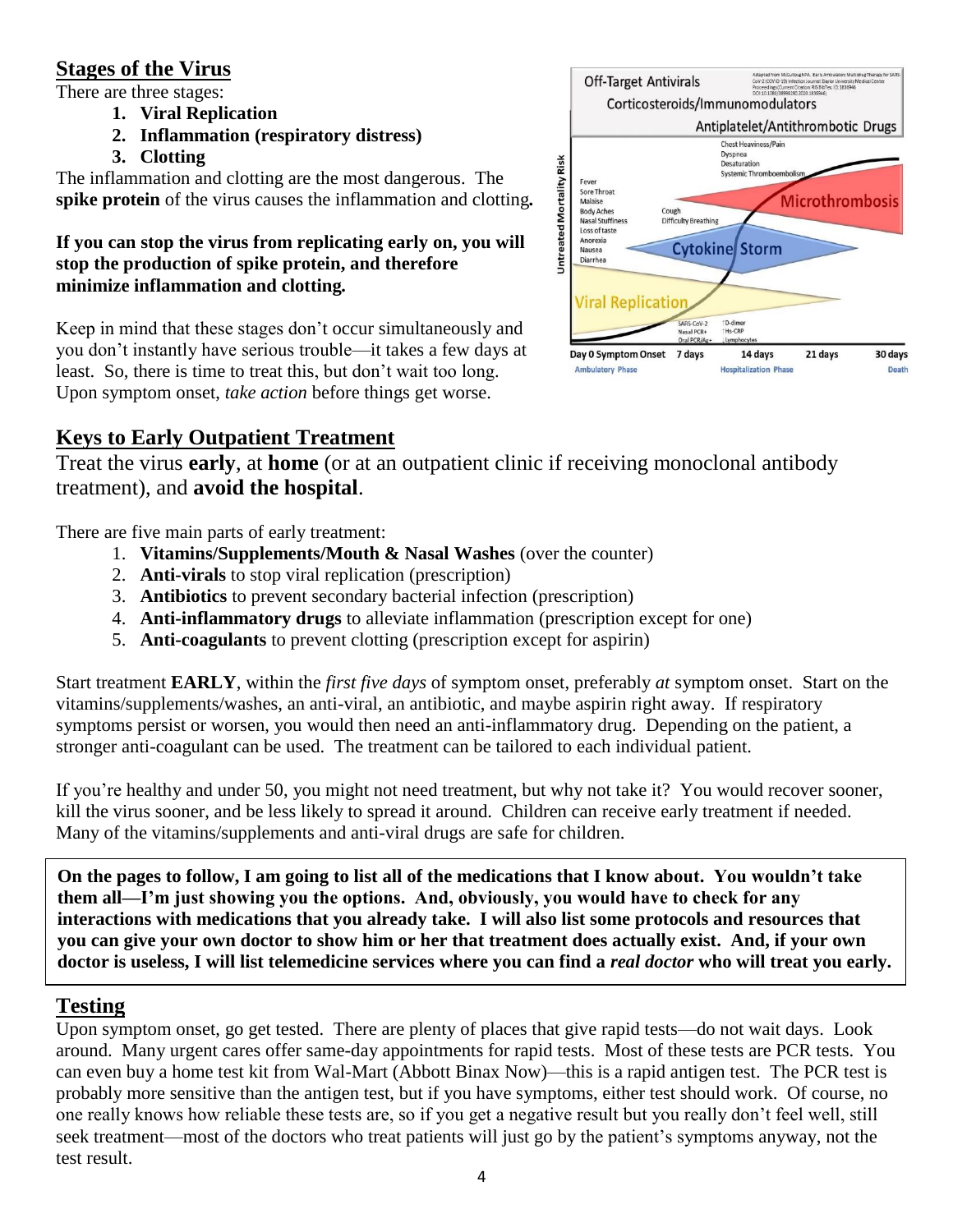# **Pulse Oximeter**

It's a good idea to have one of these at home. You can buy one at any drug store or online. It measures your blood oxygen level via your finger. Your blood oxygen level registers as the percentage of your blood cells that are saturated with oxygen. Measure *your* normal level so that you have a baseline. For healthy people, normal blood oxygen levels should be 95-100%. If your levels start to drop, it could be an indication of pneumonia or other severe lung inflammation. **Your levels could drop without you knowing it, however***.* If you got down to a level like 88%, then you would probably have trouble breathing. But, you could gradually drop from 95 to say 92% without being short of breath. If you are sick, it's a good idea to monitor your levels and seek treatment when you measure a drop—don't wait until you're short of breath or wheezing.



## **Early Outpatient Treatment—Vitamins/Supplements**

The following can be taken during treatment, but also regularly as prophylaxis to improve and maintain health. These are all **over the counter**. Dosing information can be found in the protocols listed later in this packet.

## **Vitamin D (in the form of Vitamin D<sup>3</sup> cholecalciferol)**

Having adequate vitamin D levels is **essential** for your immune health. You can't get enough from food. You can get it from sunlight absorbed through the skin, but the UV index must be strong enough and you have to have a lot of your skin exposed to absorb the full amount that you need. Sunscreen blocks absorption, levels drop with age, and in MA, the UV index certainly isn't high enough for most of the year. Supplementation is a good idea. **It takes a few months for your Vitamin D levels to increase,** so start taking it now—don't wait until you get sick. The best way to know exactly what your levels are is to get a blood test. Normal range is 30-80 ng/mL, but I've read that you want to be at least 50 ng/mL for optimal health. It's very hard to overdose on this, so even if you don't get your levels checked, you could take up to 5000 IU daily.

# **Zinc**

Zinc has anti-viral properties. Substances called zinc ionophores help zinc get inside of your cells to fight viruses. Quercetin, EGCG (two supplements mentioned below), and hydroxychloroquine (one of the anti-viral drugs) are all zinc ionophores. Zinc supplements come in forms such as zinc sulfate, zinc gluconate, zinc citrate, and zinc picolinate. I've read that zinc picolinate is the least absorbable, so I'd go with any of the other ones. Take zinc *with food*.

# **Vitamin C**

Vitamin C is very important for immune health. It's hard to take too much vitamin C—it's water soluble, and thus, you would just excrete it in your urine. Mega doses can be given through IV during hospital treatment.

# **Quercetin**

Quercetin is a bioflavonoid and antioxidant found in certain fruits and vegetables. It is also a zinc ionophore and helps zinc get inside your cells to kill viruses. It works well when taken with vitamin C.

# **NAC (N-acetyl cysteine)**

NAC is a form of the amino acid cysteine that helps the body produce a strong antioxidant called glutathione. It also helps reduce respiratory distress symptoms.

# **EGCG (Epigallocathecin-gallate)**

EGCG is a bioflavonoid and antioxidant found in green tea. It is a zinc ionophore.

# **Melatonin**

Melatonin has anti-inflammatory, antioxidant, and immunomodulating properties. It does cause drowsiness.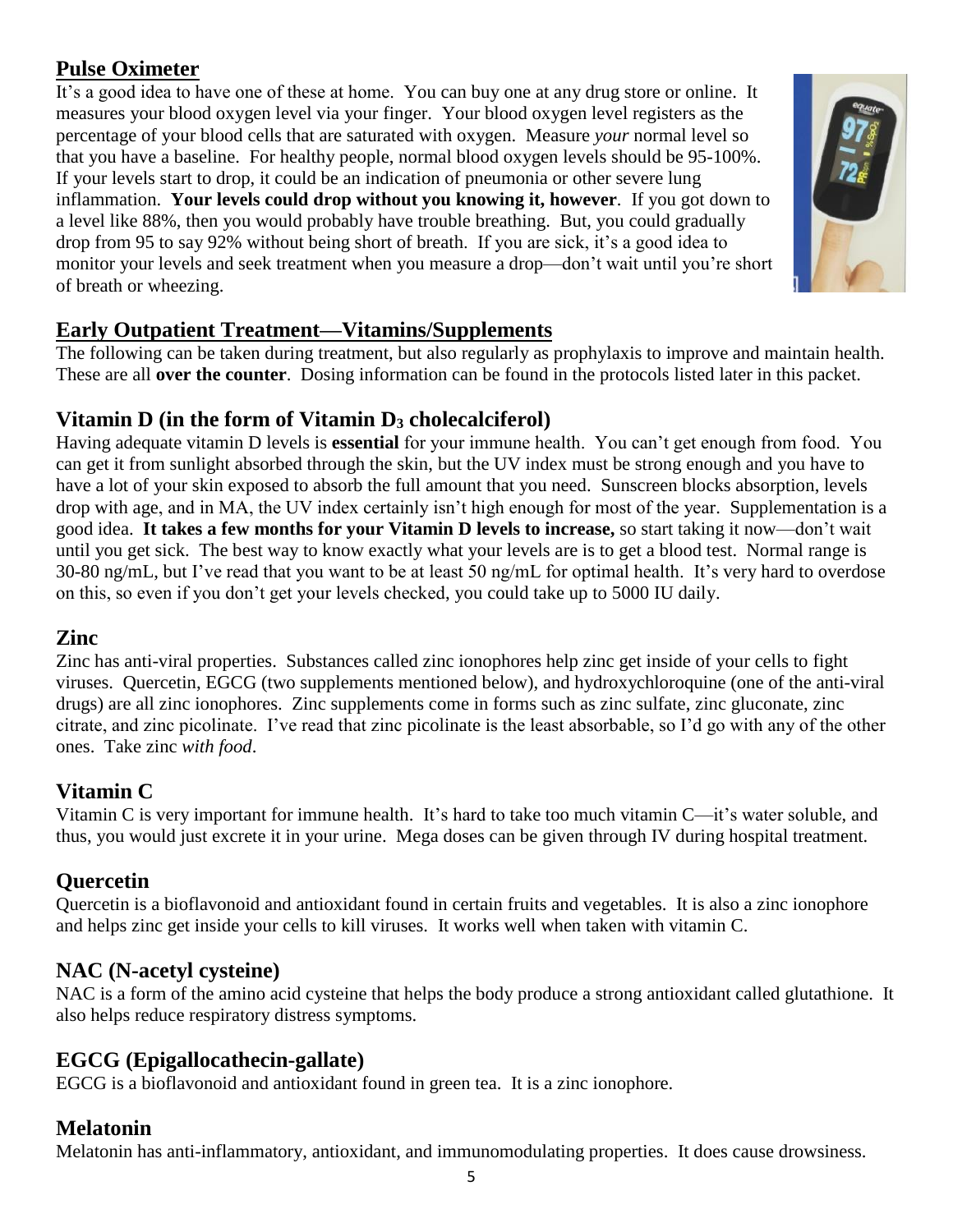#### **Early Outpatient Treatment—Mouth & Nasal Washes**

The following washes can be used during treatment. They should be used **early** during the **viral replication** stage. They can also be used as post-exposure prophylaxis. These washes contain antiseptic and virucidal agents that will kill the virus where it starts—in the mouth, throat, and nose.

#### **Mouthwashes containing Cetylpyridinium**

This includes Scope, ACT, and Crest brands, among others. **Gargle** (do not swallow).

#### **Mouthwashes containing Essential Oils such as Eucalyptol, Thymol, and Menthol**

This includes Listerine, among others. **Gargle** (do not swallow).

#### **Povidone-Iodine** (brand name **Betadine**)

This is actually a 10% povidone-iodine solution. You will have to **DILUTE it in water or saline first**. The dilution can be used as a **nasal** wash, and it can also be **gargled**. For the correct dilution ratios, go to the **Front Line Covid-19 Critical Care Alliance** website (**covid19criticalcare.com** or **flccc.net**)—they will be updating their recommendations shortly, so stay tuned. Their current recommendations for nasopharyngeal sanitation are listed in the I-MASK+ Treatment Protocol mentioned later in this packet.

You may need, however, a **medicine dropper** to measure the iodine and a nasal wash **bottle** to apply the rinse. Examples of both, from Rite-Aid, are shown below. The nasal wash bottles typically come in kits—the kits contain an empty wash bottle and packets of salt/baking soda. Depending on the FLCCC protocol, you might **only** need the bottle and **NOT** the packets, so be attentive to the instructions.

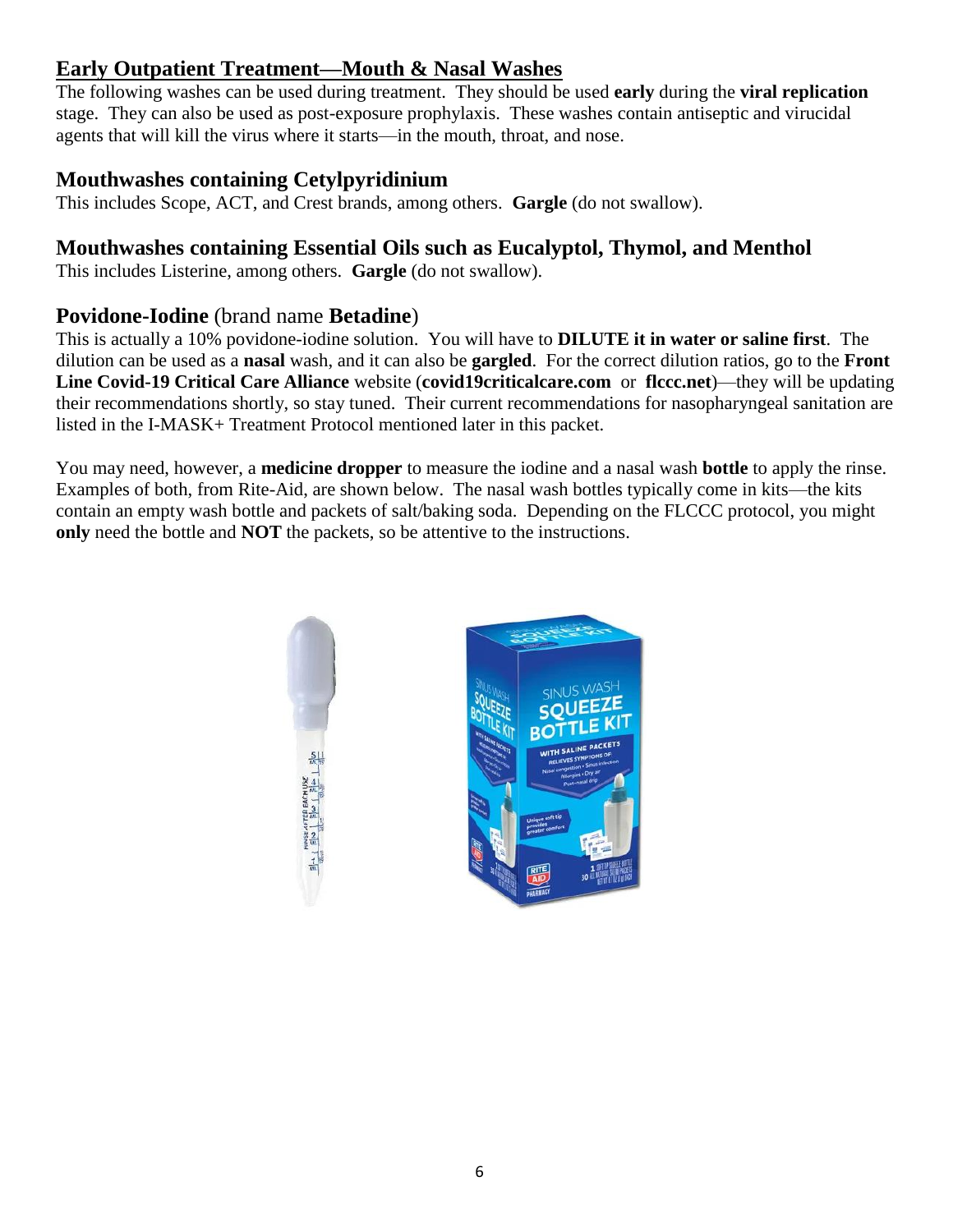# **Early Outpatient Treatment—Anti-Virals**

## **Monoclonal Antibodies**

There are two antibody cocktails, one from the company Regeneron (casirivimab/imdevimab) and one from Eli Lilly (bamlanivimab/etesevimab). You would receive one cocktail or the other, depending on the clinic. The treatment is administered through an IV infusion, but it is OUTPATIENT therapy. You go to the clinic for a few hours and then go home. I've read nothing but good things about this. The only problem is that no one is advertising this, even though it is *free of charge*. It's for high risk patients ages 12+, but "high risk" includes more people than you'd think. You typically have to be experiencing symptoms and need a positive PCR test, but if you're high risk and think that you've been exposed, you may be able to get the antibody treatment as prophylaxis BEFORE you get sick or test positive. Just call and ask—it's worth a shot. I have also read that the Regeneron cocktail is available as a subcutaneous shot in the arm that could be administered at a doctor's office, but I don't know of any place doing this.

| <b>Who</b><br><b>Qualifies</b><br>(anyone<br>with ONE<br>or more<br>of these<br>conditions) | $65+$ yrs old<br>п<br>$BMI > 25$ (this doesn't necessarily mean you're overweight since BMI doesn't account for<br>п<br>muscle mass—for example, a 6ft tall man who weighs 200 lb has a BMI of 27—search for<br>"BMI calculator" online and you can calculate your own)<br>Diabetes (Types 1 and 2)<br>Ξ<br>Heart disease/high blood pressure<br>Ξ<br>Weakened immune system<br>П<br>Receiving immunosuppressive drug treatment (organ transplant recipients)<br>$\blacksquare$<br>Chronic kidney disease<br>$\blacksquare$<br>Chronic lung disease (asthma, COPD, cystic fibrosis, etc)<br>$\blacksquare$<br>Sickle cell disease<br>$\blacksquare$<br>Neurodevelopmental disorders<br>$\blacksquare$<br>Medical device dependence<br>$\blacksquare$<br>Pregnancy<br>$\blacksquare$<br>And maybe more—call a clinic to inquire (see "Who to call" section below)<br>٠ |
|---------------------------------------------------------------------------------------------|-----------------------------------------------------------------------------------------------------------------------------------------------------------------------------------------------------------------------------------------------------------------------------------------------------------------------------------------------------------------------------------------------------------------------------------------------------------------------------------------------------------------------------------------------------------------------------------------------------------------------------------------------------------------------------------------------------------------------------------------------------------------------------------------------------------------------------------------------------------------------|
| What you<br>need to do                                                                      | Positive PCR test (if you think the result is a false negative, try to get a doctor's order or try<br>П<br>calling the infusion clinic anyway)<br>Some clinics require a referral, some don't<br>$\blacksquare$<br>$\blacksquare$<br>This treatment works to stop viral replication so it must be administered within 10 days from<br>symptom onset (don't wait, get it asap)                                                                                                                                                                                                                                                                                                                                                                                                                                                                                         |
| Who to<br>call /<br><b>Where to</b><br>go                                                   | Visit protect-public.hhs.gov/pages/therapeutics-distribution to find a clinic<br>п<br>near you.<br>Also try crushcovid.com<br>Е<br>I found that where I live, one clinic was easily accessible via phone and very helpful, while<br>$\blacksquare$<br>others didn't even list a phone number. So, it might be a good idea to locate a clinic near you<br>before you need it. Call and inquire about the procedure for getting the treatment. Find out if<br>you need a referral or not.<br>Again, you typically need $a + PCR$ test, BUT you may be able to receive the treatment before<br>п<br>testing and before symptom onset if you think you have been exposed, so just call.                                                                                                                                                                                   |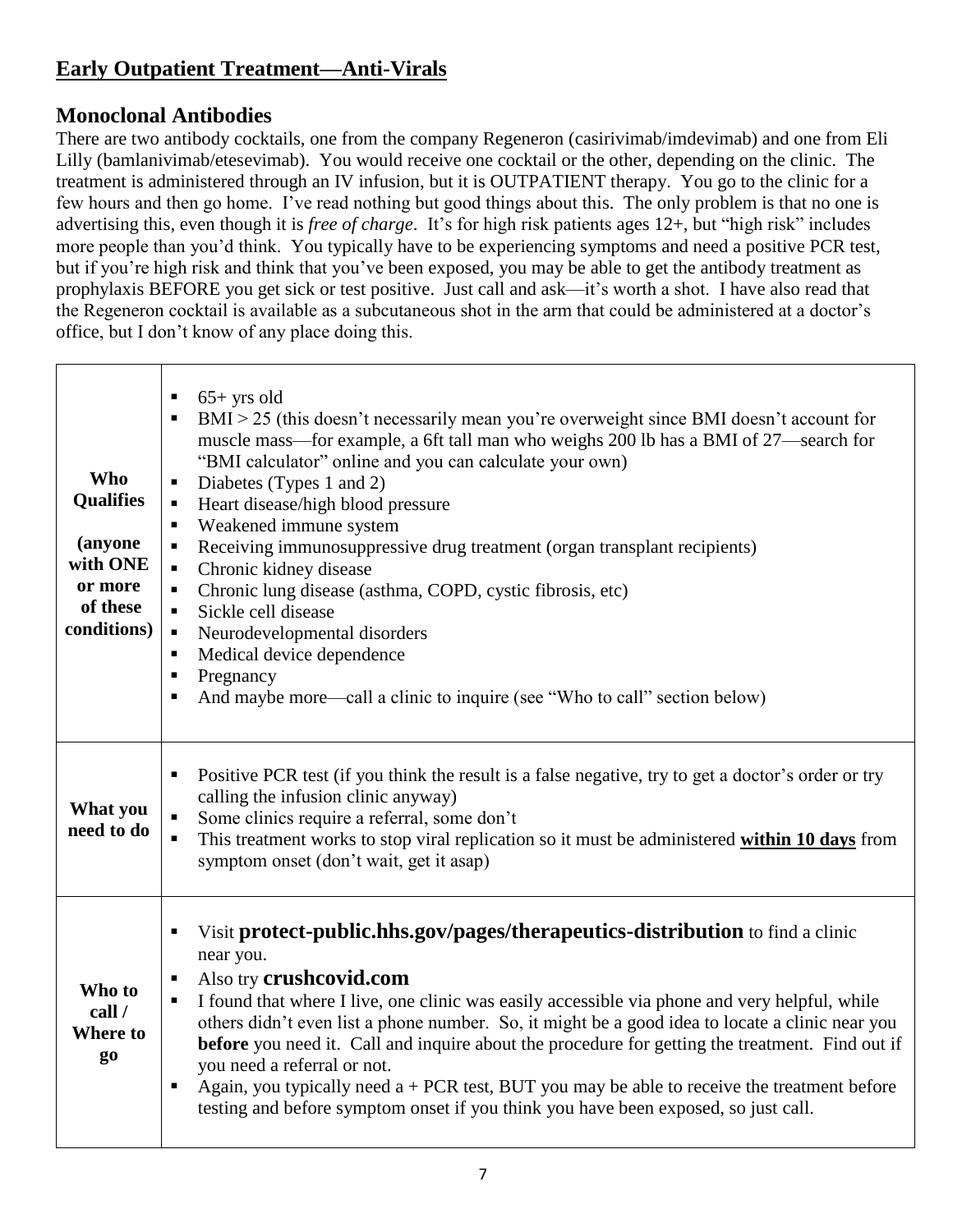# **Early Outpatient Treatment—Anti-Virals (cont'd)**

### **Hydroxychloroquine**

HCQ has multiple mechanisms of action in fighting covid, including being a zinc ionophore (allows zinc to get inside the cell and fight the virus) and having anti-inflammatory properties. HCQ is a stronger zinc ionophore than quercetin or EGCG. It is important that HCQ be taken **with ZINC**. HCQ has typically been used for treating/preventing malaria and for autoimmune diseases such as rheumatoid arthritis and lupus. Before the CDC removed the info from their website (in 2020), the agency recommended everyone (men, women, and children) traveling to Africa should take HCQ for *months* to prevent malaria. HCQ is over the counter in Africa. It has a better safety profile than Tylenol. It is safe for pregnant women and children. HCQ works best when taken **EARLY**.

### **Ivermectin**

Ivermectin has multiple mechanisms of action in fighting covid, including anti-viral and anti-inflammatory properties. Its mechanisms are different than those of HCQ, and thus it can be used *alone* or *in conjunction with HCQ*. Ivermectin, whose discoverers won a Nobel Prize, has typically been used as an anti-parasitic drug. It's been used to treat scabies and head lice in kids, so it's safe for children. It has an excellent safety profile—it's safer than aspirin. It may be safe in pregnancy, but its pregnancy safety profile has not been established. Ivermectin has been shown to work **both EARLY and LATE** in covid treatment.

#### **\*Note on Why Remdesivir Does Not Work, or at least not as it is currently being used\***

Remdesivir was developed as an anti-viral drug to treat HIV. It must be administered through IV for five days, so it is *inpatient* treatment. Currently, it is being used in hospitalized covid patients, but typically, patients aren't presenting to hospital until they're at least a week or two past symptom onset, far past the viral replication stage. If remdesivir works at all (which I am not even sure if it does), it would have to be given EARLY during the viral replication stage of the virus. And, who would want to be admitted to the hospital upon first sign of symptoms? In addition, remdesivir is quite expensive, whereas much more effective HCQ and ivermectin are incredibly cheap.

# **Early Outpatient Treatment—Antibiotics**

**Azithromycin** or **Doxycycline** }

In addition to preventing secondary bacterial infections such as pneumonia, both of these drugs have anti-viral properties.

### **Early Outpatient Treatment—Anti-Inflammatory Drugs**

Typically, if treatment is started early, these drugs would be given after a few days of treatment with anti-virals, if respiratory symptoms persist or worsen.

### **Inhaled Budesonide (**brand name **Pulmicort)**

This is a corticosteroid typically used for asthma. It can be taken via inhaler or nebulizer.

#### **Prednisone** and **Dexamethasone**

These are oral corticosteroids.

#### **Colchicine**

This is an anti-inflammatory drug typically used to treat gout.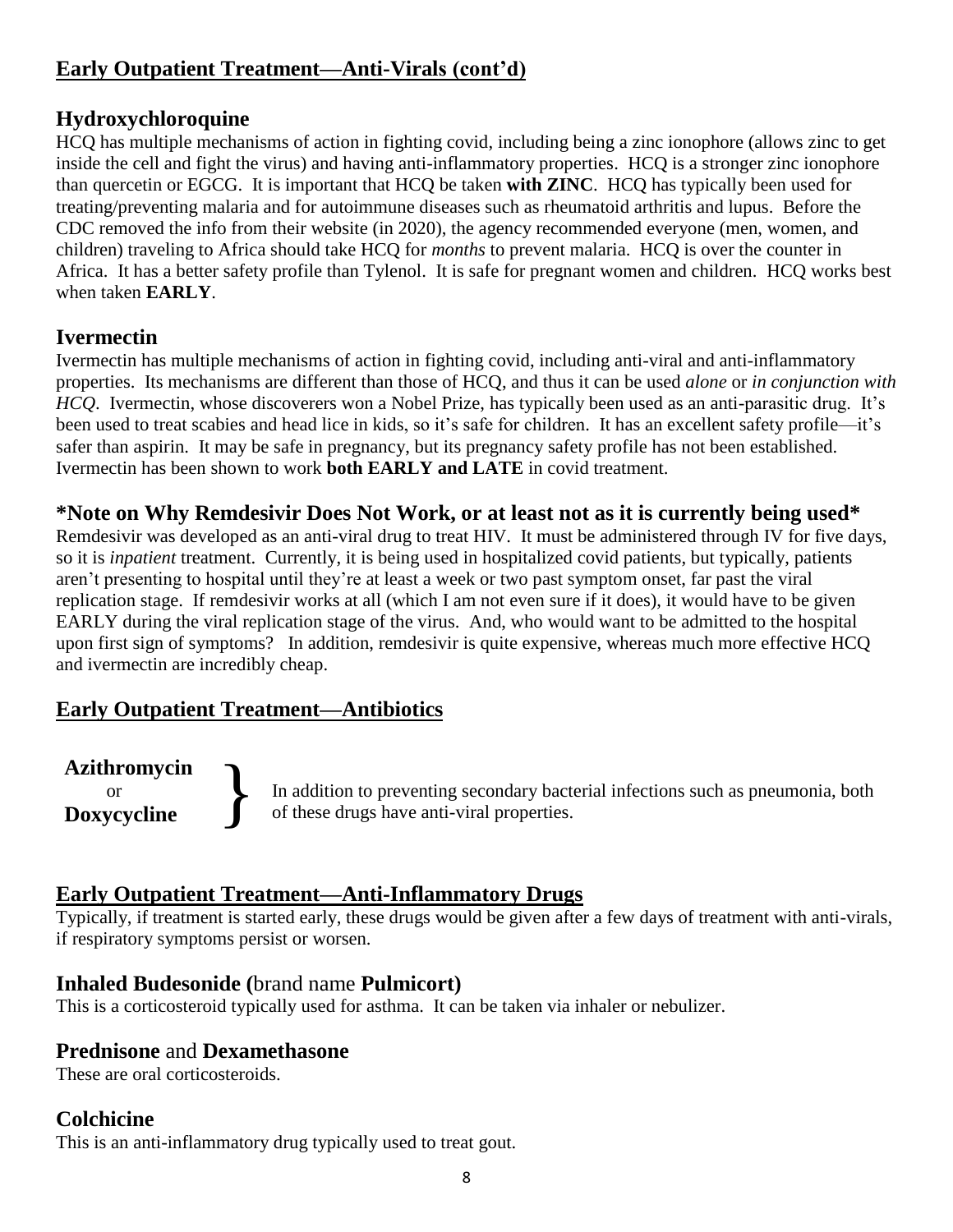## **Early Outpatient Treatment—Anti-Inflammatory Drugs (cont'd)**

#### **Fluvoxamine (**brand name **Luvox)**

This is an antidepressant that has been shown to also have a mechanism that alleviates respiratory symptoms.

#### **Montelukast (**brand name **Singulair)**

This is typically a medication for asthma and allergies. Some doctors think that the inflammatory response that causes respiratory distress in covid is actually an allergic response.

#### **Famotidine (**brand name **Pepcid)**

This is a certain type of anti-histamine that is typically used to reduce stomach acid. It's *over the counter*. It may have mechanisms of action that inhibit inflammation, and possibly even viral replication. Studies are ongoing.

#### **Early Outpatient Treatment—Anti-Coagulants**

Here's a list of options for anti-coagulants:

|                | $-$ Aspirin    | ■ Xarelto               | • Rivaroxaban |
|----------------|----------------|-------------------------|---------------|
| $\blacksquare$ | Lovenox        | ■ Pradaxa               | ■ Dabigatran  |
| $\blacksquare$ | <b>Eliquis</b> | $\blacksquare$ Apixaban | Edoxaban      |

### **Hospital Treatment**

If a patient does need to be hospitalized, here is some information from the Front Line Covid-19 Critical Care (FLCCC) Alliance. The treatment protocol includes such drugs as **methylprednisolone**, **ivermectin**, and mega doses of **vitamins C and D**. The entire protocol, with dosing, is included later in the packet.

### **Avoid the Ventilator!!**

#### MATH+ HOSPITAL TREATMENT PROTOCOL FOR COVID-19 Version 13 2021-06-30

# TO CONTROL INFLAMMATION & EXCESS CLOTTING

In all COVID-19 hospitalized patients, the therapeutic focus must be placed on early intervention utilizing powerful, evidencebased therapies to counteract:

- The overwhelming and damaging inflammatory response

- The systemic and severe hyper-coagulable state causing organ damage

By initiating the protocol soon after a patient meets criteria for oxygen supplementation, the need for mechanical ventilators and ICU beds will decrease dramatically.

### **TREATMENT OF LOW OXYGEN**

- If patient has low oxygen saturation on nasal cannula, initiate heated high flow nasal cannula.
- Do not hesitate to increase flow limits as needed.
- Avoid early intubation that is based solely on oxygen requirements. Allow "permissive hypoxemia" as tolerated.
- Intubate only if patient demonstrates excessive work of breathing.
- Utilize "prone positioning" to help improve oxygen saturation.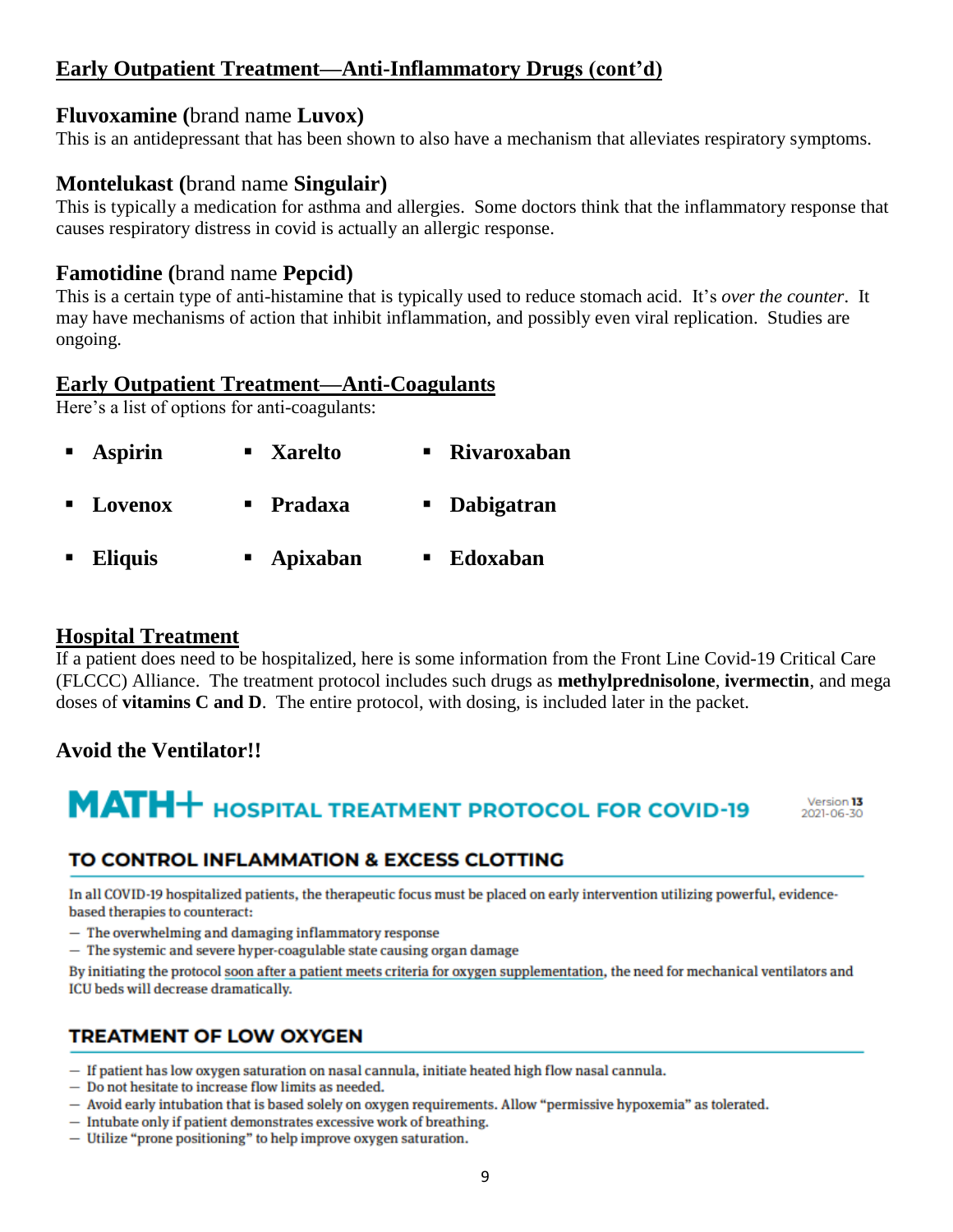#### **Protocols—Early Outpatient Treatment**

The following protocols include **adult** dosing only.

#### ▪ **Early Treatment Flow Chart by Dr. Peter McCullough, Texas**

truthforhealth.org/patientguide/

# **New Uses of Older Medicines: COMBINATION THERAPY USED FOR COVID**



BMI=body mass index, Dz=disease, DM=diabetes mellitus, CVD=cardiovascular disease, CKD=chronic kidney disease, yr=years, HCQ=hydroxychioroquine, AZM=azithromycin, DOXY=doxycycline, IVM=Ivermectin, VTE=venous thrombo-embolic, EUA=Emergency Use Authorization (U.S. administration)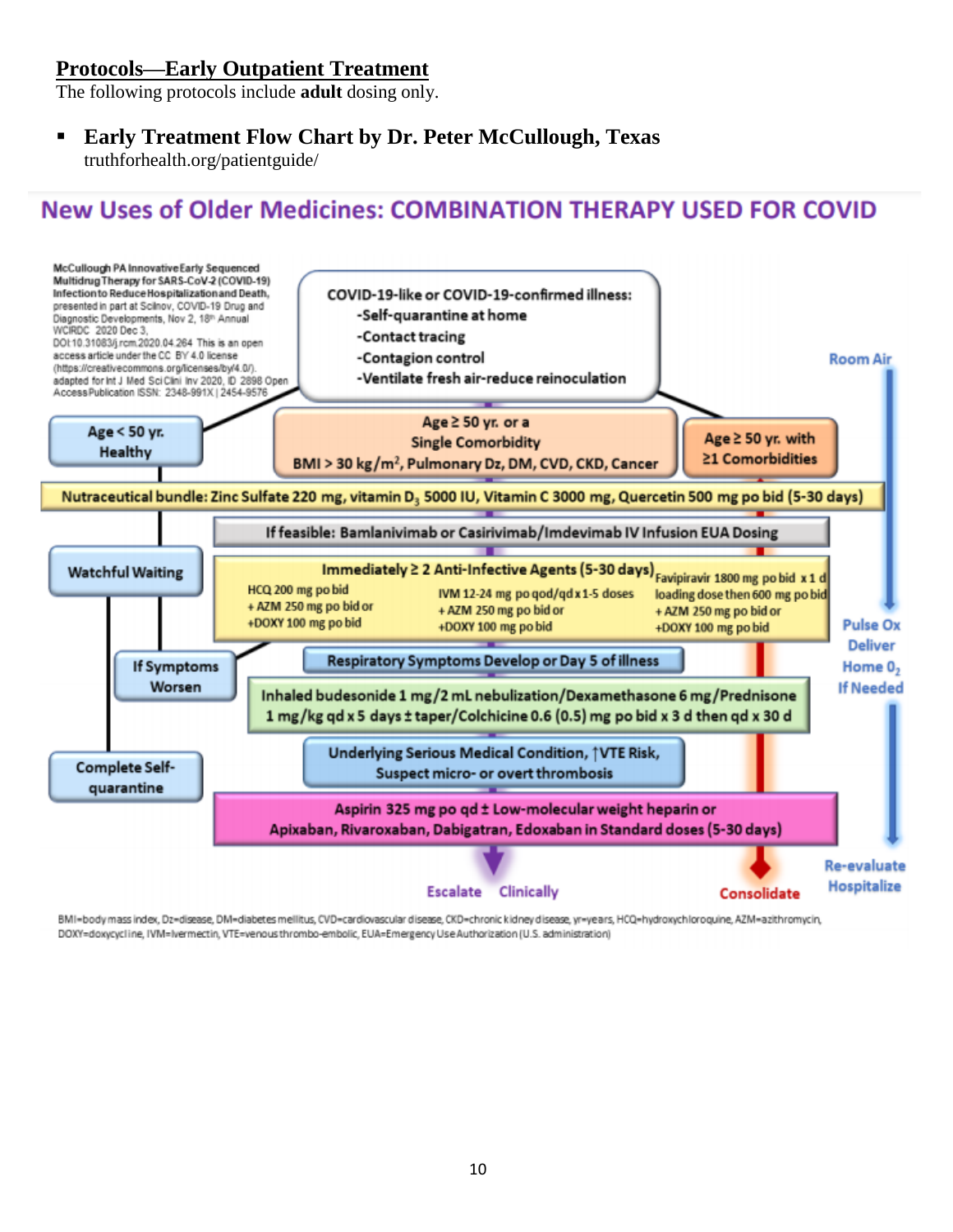# **Protocols—Early Outpatient Treatment (cont'd)**

# ▪ **Zelenko Treatment Protocol by Dr. Vladimir Zelenko, New York**

vladimirzelenkomd.com

| <b>Low Risk Patients</b><br>Younger than 45, no<br>comorbidities,<br>and clinically stable                                                    | Supportive care with fluids, fever<br>control, and rest<br>Elemental Zinc 50mg 1 time a day<br>for 7 days<br>Vitamin C 1000mg 1 time a day for<br>7 days<br>Vitamin D3 5000iu 1 time a day for<br>7 days                                                                                                                                                                                                                                                                                                                                                                                                                  | Optional:<br>Quercetin 500mg 2 times a day<br>for 7 days or<br>Epigallocatechin-gallate (EGCG)<br>400mg 1 time a day for 7 days                                                                                                                                                                                                                                                                       |
|-----------------------------------------------------------------------------------------------------------------------------------------------|---------------------------------------------------------------------------------------------------------------------------------------------------------------------------------------------------------------------------------------------------------------------------------------------------------------------------------------------------------------------------------------------------------------------------------------------------------------------------------------------------------------------------------------------------------------------------------------------------------------------------|-------------------------------------------------------------------------------------------------------------------------------------------------------------------------------------------------------------------------------------------------------------------------------------------------------------------------------------------------------------------------------------------------------|
| <b>Moderate/High Risk</b><br><b>Patients</b><br>Older than 45<br><b>or</b><br>Younger than 45 with<br>comorbidities or<br>clinically unstable | Elemental Zinc 50-100mg once a<br>Ξ<br>day for 7 days<br>Vitamin C 1000mg 1 time a day for<br>7 days<br>Vitamin D3 10000iu once a day for<br>Ξ<br>7 days or 50000iu once a day for 1-<br>2 days<br>Azithromycin 500mg 1 time a day<br>for 5 days or<br>Doxycycline 100mg 2 times a day<br>for 7 days<br>Hydroxychloroquine (HCQ)<br>200mg 2 times a day for 5-7<br>days<br>and/or<br>Ivermectin 0.4-0.5mg/kg/day for<br>5-7 days<br>Either or both HCQ and IVM can be<br>used, and if one only, the second agent<br>may be added after about 2 days of<br>treatment if obvious recovery has not<br>yet been observed etc. | Other treatment options:<br>Dexamethasone 6-12mg 1 time a<br>day for 7 days or<br>Prednisone 20mg twice a day for<br>7 days, taper as needed<br>Budesonide 1mg/2cc solution via<br>nebulizer twice a day for 7 days<br>Blood thinners (i.e. Lovenox,<br>Eliquis, Xarelto, Pradaxa, Aspirin)<br>Colchicine 0.6mg 2-3 times a day<br>for 5-7 days<br>Monoclonal antibodies<br>Home IV fluids and oxygen |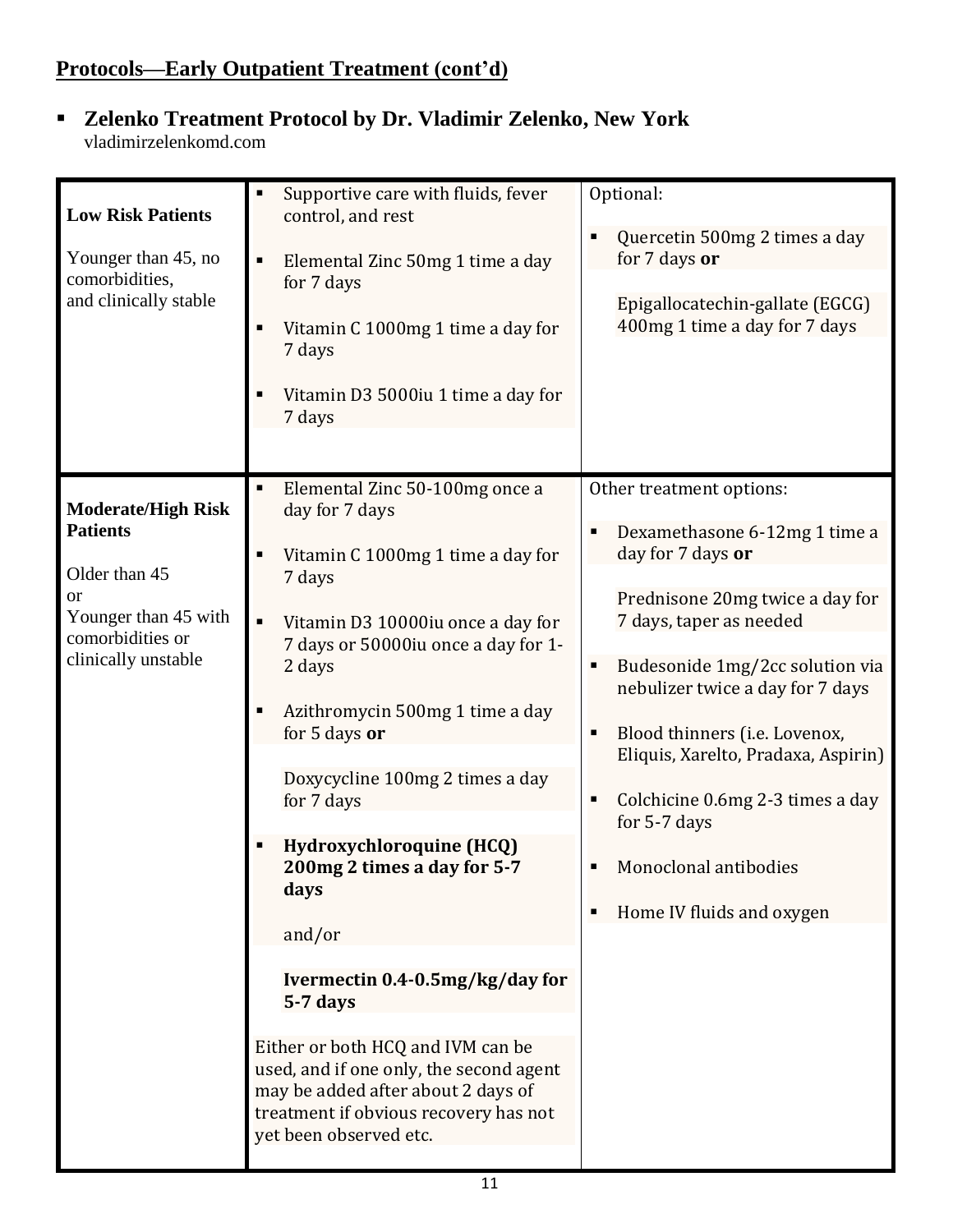#### **Protocols—Early Outpatient Treatment (cont'd)**

▪ **I-MASK+ Treatment Protocol by FLCCC Alliance (Dr. Paul Marik, VA; Dr. Pierre Kory, WI; Dr. Joseph Varon, TX; Dr. G. Umberto Meduri, TN; and Dr. Jose Iglesias, NJ)**

covid19criticalcare.com or flccc.net

| <b>Ivermectin'</b>                         | 0.2–0.4 mg/kg per dose (take with or after meals) — one<br>dose daily, take for 5 days or until recovered*<br>Use upper dose range if: 1) in regions with more aggressive variants;<br>2) treatment started on or after day 5 of symptoms or in pulmonary<br>phase; or 3) multiple comorbidities/risk factors.               |
|--------------------------------------------|------------------------------------------------------------------------------------------------------------------------------------------------------------------------------------------------------------------------------------------------------------------------------------------------------------------------------|
| <b>Fluvoxamine<sup>4</sup></b>             | 50 mg twice daily for 10-14 days<br>Add to ivermectin if: 1) minimal response after 2 days of ivermectin;<br>2) in regions with more aggressive variants; 3) treatment started on<br>or after day 5 of symptoms or in pulmonary phase; or 4) numerous<br>comorbidities/risk factors. Avoid if patient is already on an SSRI. |
| <b>Nasopharyngeal</b><br><b>Sanitation</b> | Steamed essential oil inhalation 3 times a day (e.g. VapoRub)<br>and/or chlorhexidine/benzydamine mouthwash gargles and<br>Betadine nasal spray 2-3 times a day                                                                                                                                                              |
| <b>Vitamin D3</b>                          | 4,000 IU/day                                                                                                                                                                                                                                                                                                                 |
| <b>Vitamin C</b>                           | 500-1,000 mg twice a day                                                                                                                                                                                                                                                                                                     |
| Quercetin                                  | 250 mg twice a day                                                                                                                                                                                                                                                                                                           |
| <b>Zinc</b>                                | 100 mg/day                                                                                                                                                                                                                                                                                                                   |
| <b>Melatonin</b>                           | <b>10 mg before bedtime</b> (causes drowsiness)                                                                                                                                                                                                                                                                              |
| <b>Aspirin</b>                             | 325 mg/day (unless contraindicated)                                                                                                                                                                                                                                                                                          |
| <b>Pulse Oximeter</b>                      | Monitoring of oxygen saturation is recommended                                                                                                                                                                                                                                                                               |

#### ▪ **Treatment Protocol by Dr. Brian Tyson and Dr. George Fareed, California** c19protocols.com

| Day 1                                                                                                                                                                                       | <b>Days 2-5</b>                                                                                                                                                                                                                                                                                                                                                                                                           | Over the counter                                                                                                                                                                                                                                                |  |
|---------------------------------------------------------------------------------------------------------------------------------------------------------------------------------------------|---------------------------------------------------------------------------------------------------------------------------------------------------------------------------------------------------------------------------------------------------------------------------------------------------------------------------------------------------------------------------------------------------------------------------|-----------------------------------------------------------------------------------------------------------------------------------------------------------------------------------------------------------------------------------------------------------------|--|
| HCQ 2 tabs twice a<br>day<br>Zinc sulfate tab<br>twice a day<br>Azithromycin tab<br>one per day or<br>doxycycline cap<br>twice a day<br>Ivermectin 12 mg<br>on day 1 only<br>Aspirin 325 mg | HCQ 1 tab 3 times a day<br>п<br>Zinc sulfate tab 3 times a day<br>п<br>Azithromycin tab daily or doxycycline cap<br>twice a day<br>Ivermectin 12 mg on day 3 if symptoms<br>п<br>warrant<br>Prednisone 60 mg daily x 5-7 days or<br>п<br>Dexamethasone 4 mg bid if wheezing /SOB<br>Budesonide 0.5-1mg/2ml via nebulizer bid<br>Vitamin D3 5000 iu daily<br>п<br>Pepcid 20 mg daily<br>Continue daily Aspirin 325 mg<br>п | prevention:<br>Elemental Zinc 25 mg once a<br>day<br>Vitamin D 4000 iu once a day<br>Vitamin C 1000 mg once a<br>day<br>Quercetin 500 mg once a<br>day<br>If Quercetin is unavailable,<br>п<br>then use Epigallocatechin-<br>gallate (EGCG) 400mg once a<br>day |  |
| <b>Tab Dosage</b>                                                                                                                                                                           |                                                                                                                                                                                                                                                                                                                                                                                                                           |                                                                                                                                                                                                                                                                 |  |
| $H CQ 200$ mg tabs ( $H CQ =$ hydroxychloroquine)<br>٠<br>Zinc sulfate 220 mg (or elemental Zinc 50 mg)<br>٠<br>Azithromycin 500 mg (or Z pack) or<br>٠<br>Doxycycline 100 mg               |                                                                                                                                                                                                                                                                                                                                                                                                                           |                                                                                                                                                                                                                                                                 |  |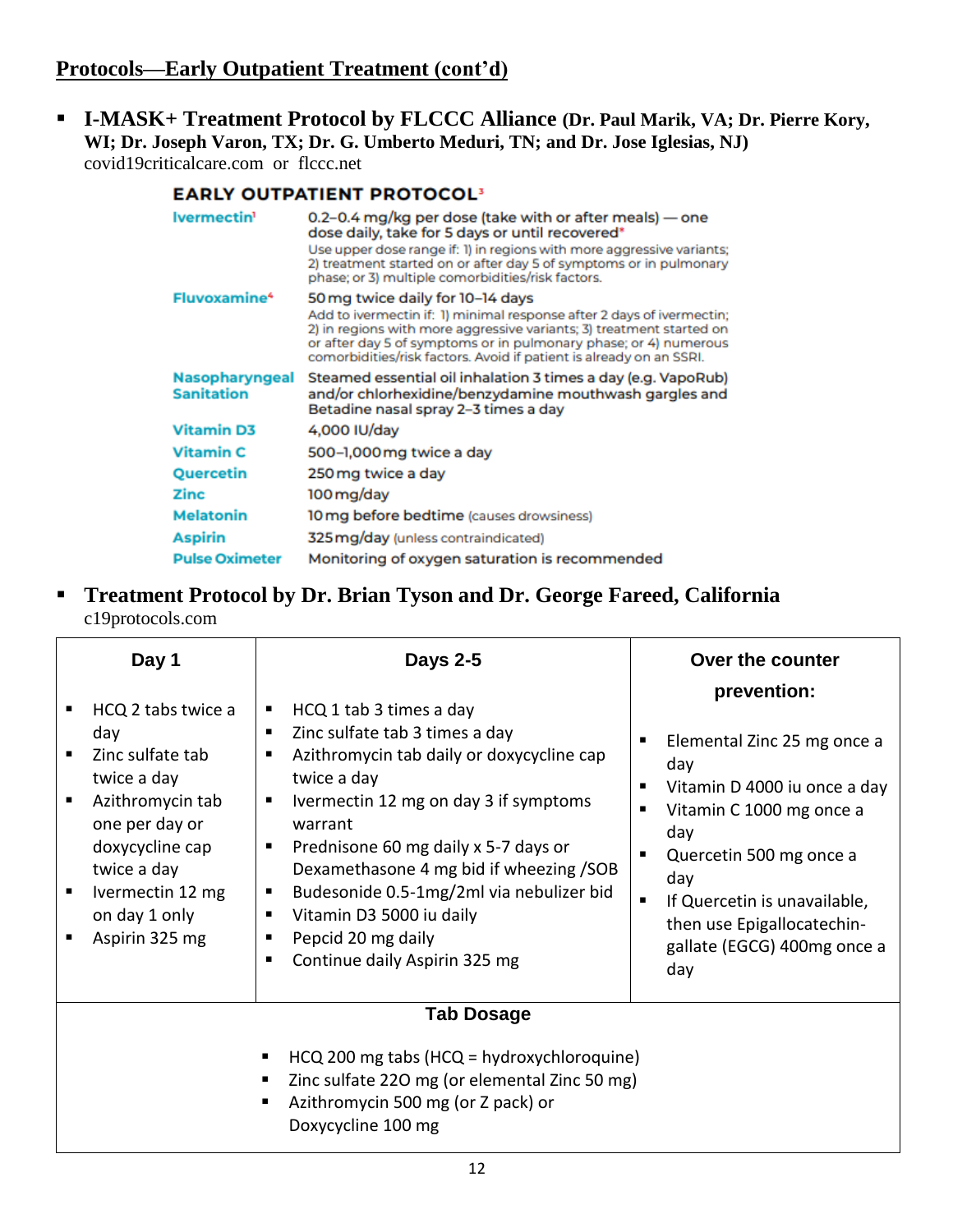#### **Protocol—Hospital Treatment**

The following protocol includes **adult** dosing only.

▪ **MATH+ Hospital Protocol by FLCCC Alliance (Dr. Paul Marik, VA; Dr. Pierre Kory, WI; Dr. Joseph Varon, TX; Dr. G. Umberto Meduri, TN; and Dr. Jose Iglesias, NJ)**

covid19criticalcare.com or flccc.net

# MATH+ HOSPITAL TREATMENT PROTOCOL FOR COVID-19

Version 13 2021-06-30

| <b>MEDICATION</b>                            | <b>INDICATION/INITIATION</b>                                                                                                                            | <b>RECOMMENDED DOSING</b>                                                                          | <b>TITRATION/DURATION</b>                                                                                                                                                                                                                         |  |
|----------------------------------------------|---------------------------------------------------------------------------------------------------------------------------------------------------------|----------------------------------------------------------------------------------------------------|---------------------------------------------------------------------------------------------------------------------------------------------------------------------------------------------------------------------------------------------------|--|
|                                              | METHYLPREDNISOLONE A. Upon oxygen require-<br>ment or abnormal<br>chest X-ray                                                                           | Preferred: 80 mg IV bolus, then 40 mg IV<br>twice daily                                            | A1. If no improvement in oxygenation in 2–4 days,<br>double dose to 160 mg/daily.                                                                                                                                                                 |  |
|                                              |                                                                                                                                                         | Alternate: 80 mg / 240 ml normal saline IV<br>infusion at 10 ml/hr                                 | A2. Upon need for FIO <sub>2</sub> > 0.6 or ICU, escalate to<br>"Pulse Dose" below (B)                                                                                                                                                            |  |
|                                              |                                                                                                                                                         | <b>Follow COVID-19 Respiratory Failure</b><br>protocol<br>(see flccc.net/respiratory-support-c19/) | A3. Once off IMV, NPPV, or High flow O2, decrease to<br>20 mg twice daily. Once off O2, then taper with<br>20 mg/day × 5 days then 10 mg/day × 5 days                                                                                             |  |
|                                              | <b>B. Refractory Illness/</b><br><b>Cytokine Storm</b>                                                                                                  | "Pulse" dose with 125 – 250 mg IV<br>every 6 hours                                                 | Continue × 3 days then decrease to 160 mg IV/<br>daily dose above, taper according to oxygen<br>requirement (A). If no response or CRP/Ferritin<br>high/rising, consider mega-dose IV ascorbic acid<br>and/or "Therapeutic Plasma Exchange" below |  |
| <b>ASCORBIC ACID</b>                         | $O2$ < 4L on hospital ward                                                                                                                              | 500-1000 mg oral every 6 hours                                                                     | Until discharge                                                                                                                                                                                                                                   |  |
|                                              | $0,$ > 4L or in ICU                                                                                                                                     | 50 mg/kg IV every 6 hours                                                                          | Up to 7 days or until discharge from ICU, then<br>switch to oral dose above                                                                                                                                                                       |  |
|                                              | If in ICU and not<br>improving                                                                                                                          | Consider mega-doses:<br>25 grams IV twice daily for 3 days                                         | Completion of 3 days of therapy                                                                                                                                                                                                                   |  |
| <b>THIAMINE</b>                              | <b>ICU</b> patients                                                                                                                                     | 200 mg IV twice daily                                                                              | Up to 7 days or until discharge from ICU                                                                                                                                                                                                          |  |
| <b>HEPARIN (LMWH)</b>                        | If initiated on a<br>hospital ward                                                                                                                      | $1mg/kg$ twice daily $-$<br>Monitor anti-Xa levels, target 0.6-1.11U/ml                            | Until discharge then start DOAC at half dose                                                                                                                                                                                                      |  |
|                                              | If initiated in the ICU                                                                                                                                 | 0.5 mg/kg twice daily —<br>Monitor anti-Xa levels, target 0.2-0.5 IU/ml                            | x 4 weeks                                                                                                                                                                                                                                         |  |
| <b>IVERMECTIN*</b><br>(a core medication)    | <b>Upon admission</b><br>to hospital and/or ICU                                                                                                         | 0.4–0.6 mg/kg per dose — daily<br>(Take with or after meals)                                       | For 5 days or until recovered                                                                                                                                                                                                                     |  |
| <b>Fluvoxamine</b> **                        | <b>Hospitalized patients</b>                                                                                                                            | 50 mg PO twice daily                                                                               | 10-14 days                                                                                                                                                                                                                                        |  |
| Cyproheptadine                               | If any of: 1) on fluvoxamine, $8 \text{ mg} - 3 \text{ x}$ daily<br>2) hypoxemic, 3) tachy-<br>pneic/respiratory distress,<br>4) oliguric/kidney injury |                                                                                                    | until discharge, slow taper once sustained<br>improvements noted                                                                                                                                                                                  |  |
| <b>Anti-Androgen Therapy</b>                 | <b>Hospitalized patients</b><br>(Men only)                                                                                                              | Dutasteride 0.5 mg daily or<br>Finasteride 5 mg daily                                              | until fully recovered                                                                                                                                                                                                                             |  |
| <b>Vitamin D</b>                             | <b>Hospitalized patients</b>                                                                                                                            | Calcifediol preferred: 0.5 mg PO day 1, then<br>0.2 mg PO day 2 and weekly thereafter              | Until discharge                                                                                                                                                                                                                                   |  |
|                                              |                                                                                                                                                         | Cholecalciferol: 20,000-60,000 IU single<br>dose PO then 20,000 IU weekly                          |                                                                                                                                                                                                                                                   |  |
| <b>Atorvastatin</b>                          | <b>ICU Patients</b>                                                                                                                                     | 80 mg PO daily                                                                                     | <b>Until discharge</b>                                                                                                                                                                                                                            |  |
| Melatonin                                    | <b>Hospitalized patients</b>                                                                                                                            | 6-12 mg PO at night                                                                                | Until discharge                                                                                                                                                                                                                                   |  |
| Zinc                                         | <b>Hospitalized patients</b>                                                                                                                            | 75-100 mg PO daily                                                                                 | Until discharge                                                                                                                                                                                                                                   |  |
| Famotidine                                   | <b>Hospitalized Patients</b>                                                                                                                            | 40-80 mg PO twice daily                                                                            | Until discharge                                                                                                                                                                                                                                   |  |
| <b>Therapeutic Plasma</b><br><b>Exchange</b> | Patients refractory to<br>pulse dose steroids                                                                                                           | 5 sessions, every other day                                                                        | <b>Completion of 5 exchanges</b>                                                                                                                                                                                                                  |  |

Legend: CRP = C-Reactive Protein, DOAC = direct oral anti-coagulant, FiO<sub>2</sub> = Fraction of inspired oxygen, ICU = Intensive Care Unit, IMV = Invasive Mechanical Ventilation,<br>IU = International units, IV = Intravenous, NIPP

\* The safety of ivermectin in pregnancy has not been established thus treatment decisions require an assessment of the risks vs. benefits in a given clinical situation. \*\* Some individuals who are prescribed fluvoxamine experience acute anxiety which needs to be carefully monitored for and treated by the prescribing clinician to pre-<br>vent rare escalation to suicidal or violent behavior.<br>1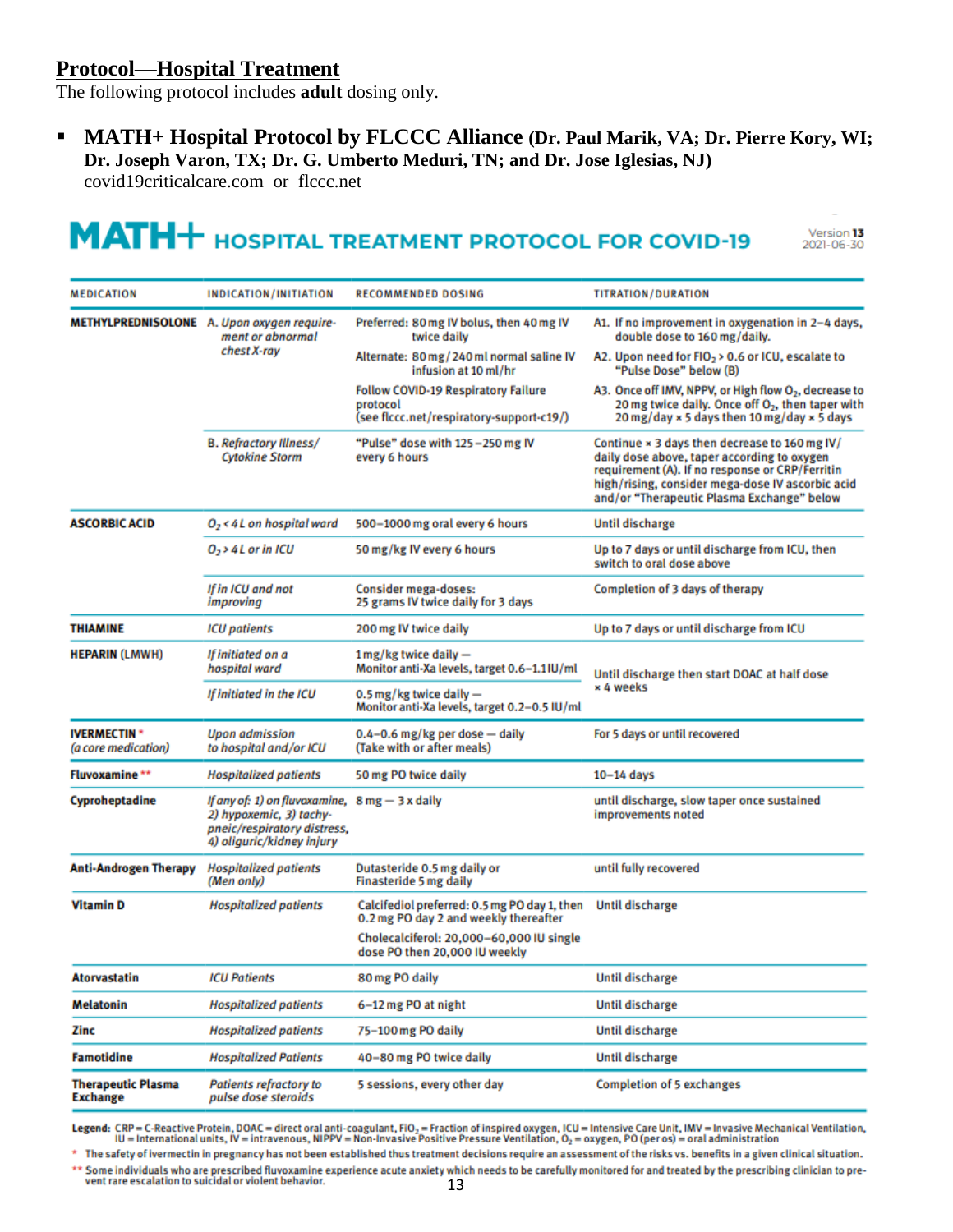#### **Protocols—Prophylaxis**

The following protocols are aimed at preventing infection. If you are high risk or have a high risk of exposure, you might want to consider prophylaxis. You may still get the virus, but if you have been on prophylaxis, your body should be better equipped to recover from it. All dosing is for **adults** only.

#### ▪ **I-MASK+ Prevention Protocol by FLCCC Alliance (Dr. Paul Marik, VA; Dr. Pierre Kory, WI; Dr. Joseph Varon, TX; Dr. G. Umberto Meduri, TN; and Dr. Jose Iglesias, NJ)**

covid19criticalcare.com or flccc.net

This includes **post-exposure** prevention.

#### **PREVENTION PROTOCOL**

| Ivermectin <sup>1</sup> | <b>Prevention for high risk individuals</b><br>0.2 mg/kg per dose (take with or after meals) - one dose<br>today, repeat after 48 hours, then one dose weekly* |
|-------------------------|----------------------------------------------------------------------------------------------------------------------------------------------------------------|
|                         | Post COVID-19 exposure prevention <sup>2</sup>                                                                                                                 |
|                         | 0.2 mg/kg per dose (take with or after meals) — one dose<br>today, repeat after 48 hours*                                                                      |
| <b>Vitamin D3</b>       | 1,000-3,000 IU/day                                                                                                                                             |
| <b>Vitamin C</b>        | 500-1,000 mg twice a day                                                                                                                                       |
| Quercetin               | 250 mg/day                                                                                                                                                     |
| <b>Zinc</b>             | $30 - 40$ mg/day                                                                                                                                               |
| <b>Melatonin</b>        | 6mg before bedtime (causes drowsiness)                                                                                                                         |

#### ▪ **Zelenko Prophylaxis Protocol by Dr. Vladimir Zelenko, New York** vladimirzelenkomd.com

| Low/Moderate Risk Patients                                                                                                                                                                                                                                             | <b>High Risk Patients</b>                                                                                                                                                                                                              |
|------------------------------------------------------------------------------------------------------------------------------------------------------------------------------------------------------------------------------------------------------------------------|----------------------------------------------------------------------------------------------------------------------------------------------------------------------------------------------------------------------------------------|
| ■ Elemental Zinc 25 mg 1 time a day<br>Vitamin D3 5000 IU 1 time a day<br>$\blacksquare$<br>Vitamin C 1000 mg 1 time a day<br>$\blacksquare$<br>Quercetin 500 mg 1 time a day<br>$\blacksquare$<br>" If quercetin is unavailable, then use<br>EGCG 400 mg 1 time a day | ■ Elemental Zinc 25 mg 1 time a day<br>Vitamin D3 5000 IU 1 time a day<br>Hydroxychloroquine 200 mg 1 time a day for<br>5 days, then 1 time a week<br>" If HCQ is unavailable, then use the Protocol<br>for Low/Moderate Risk Patients |

#### **Low Risk Patients**

Young healthy people do not need prophylaxis against Covid 19. In young and healthy people, this infection causes mild cold-like symptoms. It is advantageous for these patients to be exposed to Covid-19, build up their antibodies and have their immune system clear the virus. This will facilitate the development of herd immunity and help prevent future Covid-19 pandemics. However, if these patients desire prophylaxis against Covid-19, then they should take the protocol noted above.

#### **Moderate Risk Patients**

Patients from this category are healthy but have high potential viral-load exposure. This group includes medical personnel, caregivers of high-risk patients, people who use public transportation, first responders and other essential personnel who are crucial to the continued functioning of society. These patients should be encouraged to take prophylaxis against Covid-19 in accordance with the protocol noted above.

#### **High Risk Patients**

Patients are considered high risk if they are over the age of 45, or if they are younger than 45 but they have comorbidities, that is, they have other health conditions that put them at risk. These patients have between a 5 to 10% mortality rate if they are infected with Covid-19. These patients should be strongly encouraged to take prophylaxis against Covid-19 in accordance with the protocol noted above.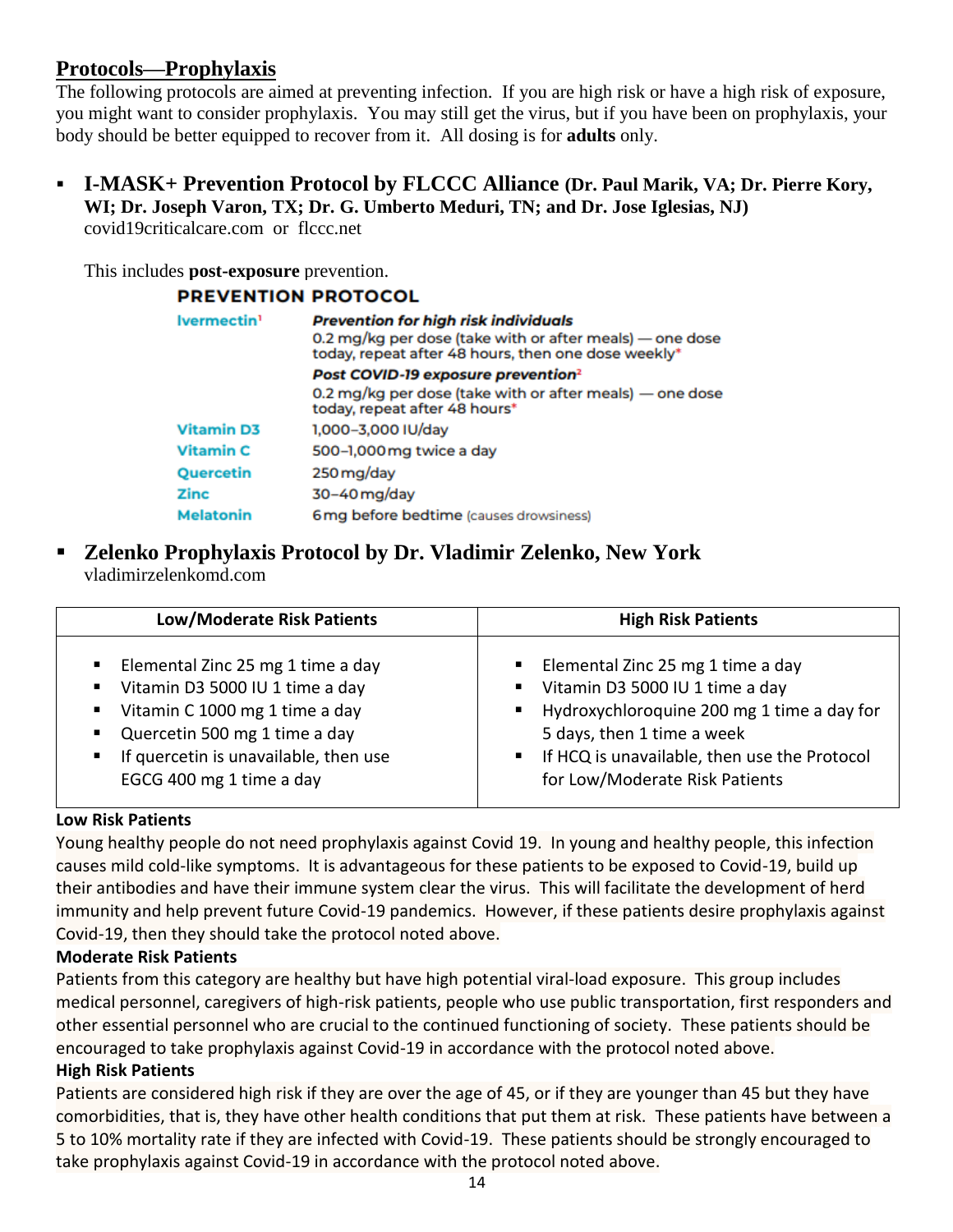#### **Resources**

#### ▪ **C19protocols.com**

Outstanding website that lists Protocols, Research Studies, and Doctors who prescribe treatment

#### ▪ **Truthforhealth.org/patientguide/**

Excellent Guide about Early Treatment to read and print out for yourself and your doctor

#### ▪ **Covid19criticalcare.com or flccc.net**

Front Line Covid-19 Critical Care Alliance website with a wealth of information about their Prevention, Early Treatment, and Hospital Protocols

#### ▪ **Covexit.com**

Excellent site with videos from doctors around the world describing their treatment protocols

#### ▪ **Rumble.com/user/jersnav** Videos from Dr. Peter McCullough and others

#### ▪ **Truthforhealth.org/2021/06/** Webinar: Covid-19 Early Home-based Treatment with Dr. Peter McCullough

▪ **Americaoutloud.com/the-mccullough-report/** America Out Loud, The McCullough Report Dr. Peter McCullough's weekly radio show

### ▪ **Theblaze.com/podcasts/daniel-horowitz-podcast** CR Podcast with Daniel Horowitz Click on "iHeart" for Podcast List

- Episode **928** with **Dr. Pierre Kory**
- Episode **920** with **Dr. Ryan Cole**

#### ▪ **Vladimirzelenkomd.com**

Dr. Zelenko's website with treatment protocols

- **Americasfrontlinedoctors.org** America's Frontline Doctors
- **Aapsonline.org** Association of American Physicians and Surgeons

#### ▪ **Rumble.com** Search here for videos on early treatment from doctors mentioned in this packet—youtube censors them.